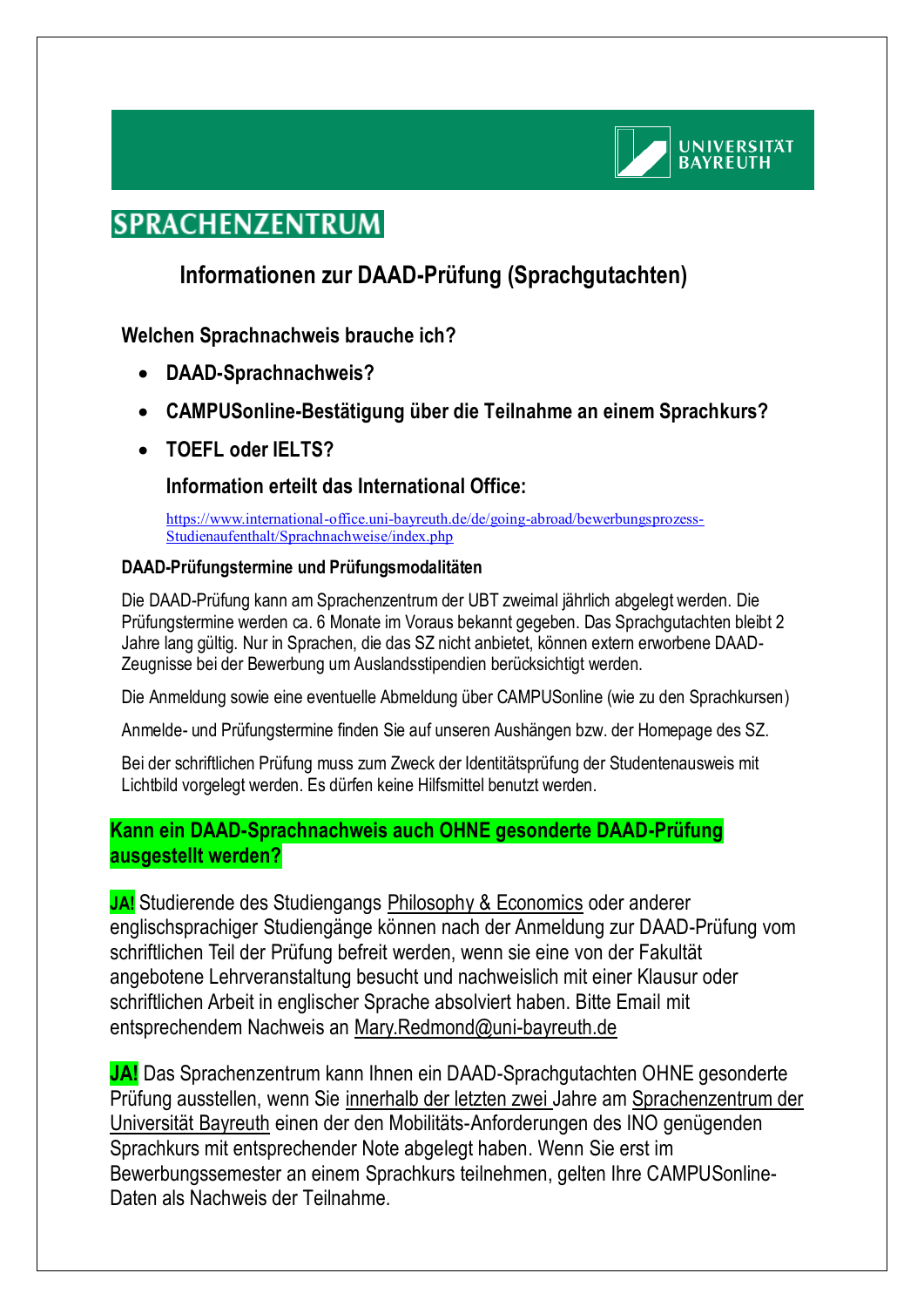| SZ-Sprache | SZ_Sprachkurs                                                                                                             | Im Kurs erzielte<br>Mindestnote | Niveau DAAD-<br>Sprachnachweis | <b>Entspricht GER/CEFR</b> |
|------------|---------------------------------------------------------------------------------------------------------------------------|---------------------------------|--------------------------------|----------------------------|
| Englisch   | Anglistikkurse<br><b>Business English II</b><br><b>English for Academic</b><br>Purposes (EAP) II<br><b>UNIcert® Kurse</b> | 2,0                             | $5^*$                          | C <sub>1</sub>             |
|            |                                                                                                                           | 3,0                             | 4*                             | <b>B2</b>                  |
|            | <b>English for Academic</b><br>Purposes (EAP) I<br><b>Business English I</b>                                              | 2,0                             | 4*                             | <b>B2</b>                  |
|            |                                                                                                                           | 3,0                             | $3*$                           | <b>B1</b>                  |

## **DAAD-Sprachnachweis Englisch**

**Gemäß dem neuen DAAD-Sprachnachweis entspricht C1 der Höchststufe (5 Sterne \*\*\*\*\*). D. h. wenn Sie einen C1- Kurs mit mindestens der Note 2,0 bestanden haben, können Sie Ihren Sprachnachweis durch Ablegen der DAAD-Prüfung nicht verbessern.** 

#### **Inhalt der Prüfung**

Die Prüfung besteht aus einem schriftlichen und einem mündlichen Teil.

#### **Die 1-stündige schriftliche Prüfung** setzt sich zusammen aus

- der Beantwortung von Fragen zu einem Lesetext
- einer Textproduktion (200 bis max. 250 Wörter).

**Die 10-minütige mündliche Prüfung** setzt sich jeweils zur Hälfte zusammen aus

- Fragen zur Person und dem angestrebten Auslandsaufenthalt
- fachbezogenen Fragen

#### **In order to demonstrate that they can successfully study at an English-speaking university, candidates are required to display the following proficiencies:**

#### **Reading Skills (Lesen)**

Students should be able to comprehend a wide range of academic texts, similar to those they will encounter on an English-speaking university program. This entails understanding main ideas and details, explicit/implicit

meaning as well as concrete/abstract ideas.